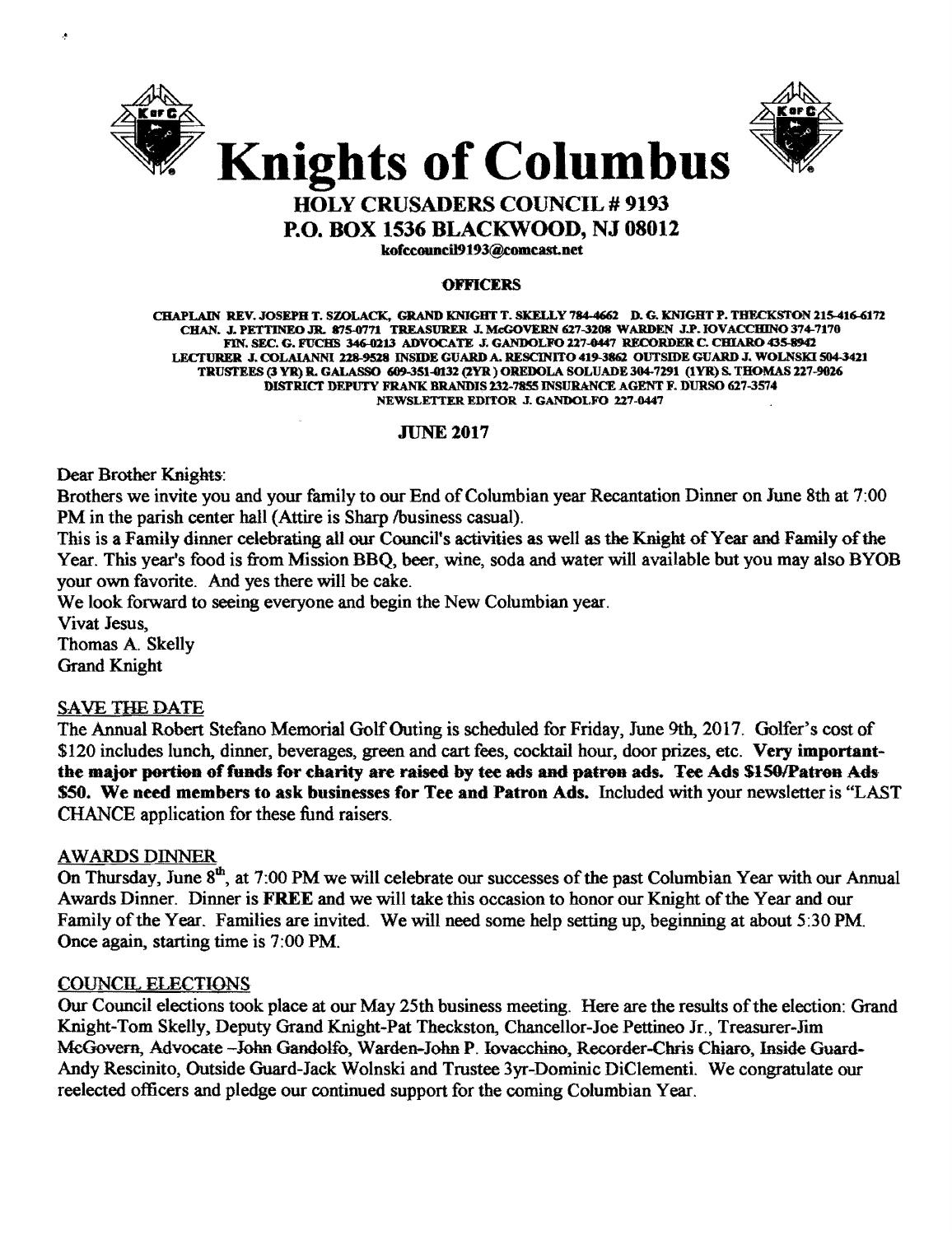## DEGREE NEWS

Our Council congratulates the following members who took their  $3<sup>rd</sup>$  degree and attained the honors of full Knighthood, on April 28<sup>th</sup> at St. Margaret Council: Kevin Dunne, Kevin Brandis, Tom Malatesta, Jason McArdle and Tom Kohler. Witnessing the degree was DD Frank Brandis. Our Council hosted a 1<sup>st</sup> Degree on May 2nd. On this occasion 10 candidates took their first. Five were from our Council took the Admission Degree and we congratulate and welcome Joseph Pettineo 3<sup>rd</sup>, Nelson Velez, Richard Schmitt, JohnPaul Dombkowski and Patrick Morris. Our degree team was in good form in the following roles; Dan Tumolo (GK), Fred Durso (DGK), John Gandolfo (Chan), Robert Galasso (FS), Pat Theckston (Ward), Hugo Candeloro, Hugh Murray & Fred Sulpizi (Bn&HnGds), Joe Pettineo Jr. (InGd), and Jim McGovern (Mus). On May 3rd 4 of our members took their 2<sup>nd</sup> degree (Formation Degree) at Santa Maria Council. We congratulate Richard Schmitt, Nelson Valez, JohnPaul Dombkowski and Joseph Pettineo  $3<sup>rd</sup>$  on this occasion.

Witnessing the degree were Joe Pettineo Sr.&Jr., Fred Durso and John Gandolfo. Santa Maria Council will host a  $3<sup>rd</sup>$  degree (Knighting Degree) on June 9<sup>th</sup>.

At a 3rd degree (Knighting Degree) held on May 26, three of our members attained the honors of full knighthood in our order. We congratulate JohnPaul Dombkowski, Joe Pettineo 3<sup>rd</sup>, and Nelson Valez. Witnessing the degree were Joe Pettineo Jr. and GK Tom Skelly.

## KNIGHT/FAMILY OF THE MONTH

Our Knight of the month for June is Omaliel "Omar" Colon (work with youth). Our Family of the month for June is Rich Calabrese and family (golf outing). Congratulations and thank you.

## MOTHER'S DAY CARNATION SALE

Our Mother's Day carnation sale collected \$526.75. Our Council approved a donation to this amount to bring it up to \$800.00. This will be donated to the National Life Center to aide

women who choose the pro-life alternative. We thank JeffLilley for directing the program and all the members who aided with the Church collection.

### HOAGIE SALE RESULTS

On Saturday, April 29th, we had another hoagie sale. Congratulations on another big success. We sold out (840 hoagies) and our gross was \$4,215.83. Our net was \$1,501.83 which will be donated to our seminarians. We thank our program director Tim Ferrell and all who participated in a job well done.

## < CHAPLAINS CORNER

In our lives we must obey God's law, and thus avoid sin, which is a transgression against the law of God. We must love God and love our neighbor for the love of God. We must give alms and thus help those in need. We must accept suffering whenever God permits it to come our way, because by means of suffering, God wants to test our loyalty to Him. We must be resigned to temptations that may come to us from the world, the flesh, or the devil, and use the weapons at our disposal in overcoming them. These are the principal things that will help us to reach heaven.

## STATE CONVENTION

The Annual New Jersey Knights of Columbus State Convention was held in the Wildwood Convention Center during the weekend of May 19-21. Our Council was represented by DD Frank Brandis and PGK John Gandolfo. The state officers election resulted in the election of State Deputy-Robert Hatler, State Secreary-Vincent Tavormina, State Treasurer-James Stoever, State Advocate-Ray Sands and State Warden- James Sweeney.

## CARNIVAL BEER GARDEN

The Parish thanks our Council for their participation in the annual festival fund raiser. Our members operated the beer garden that raised \$1,907. We thank all of you helped make this program a success.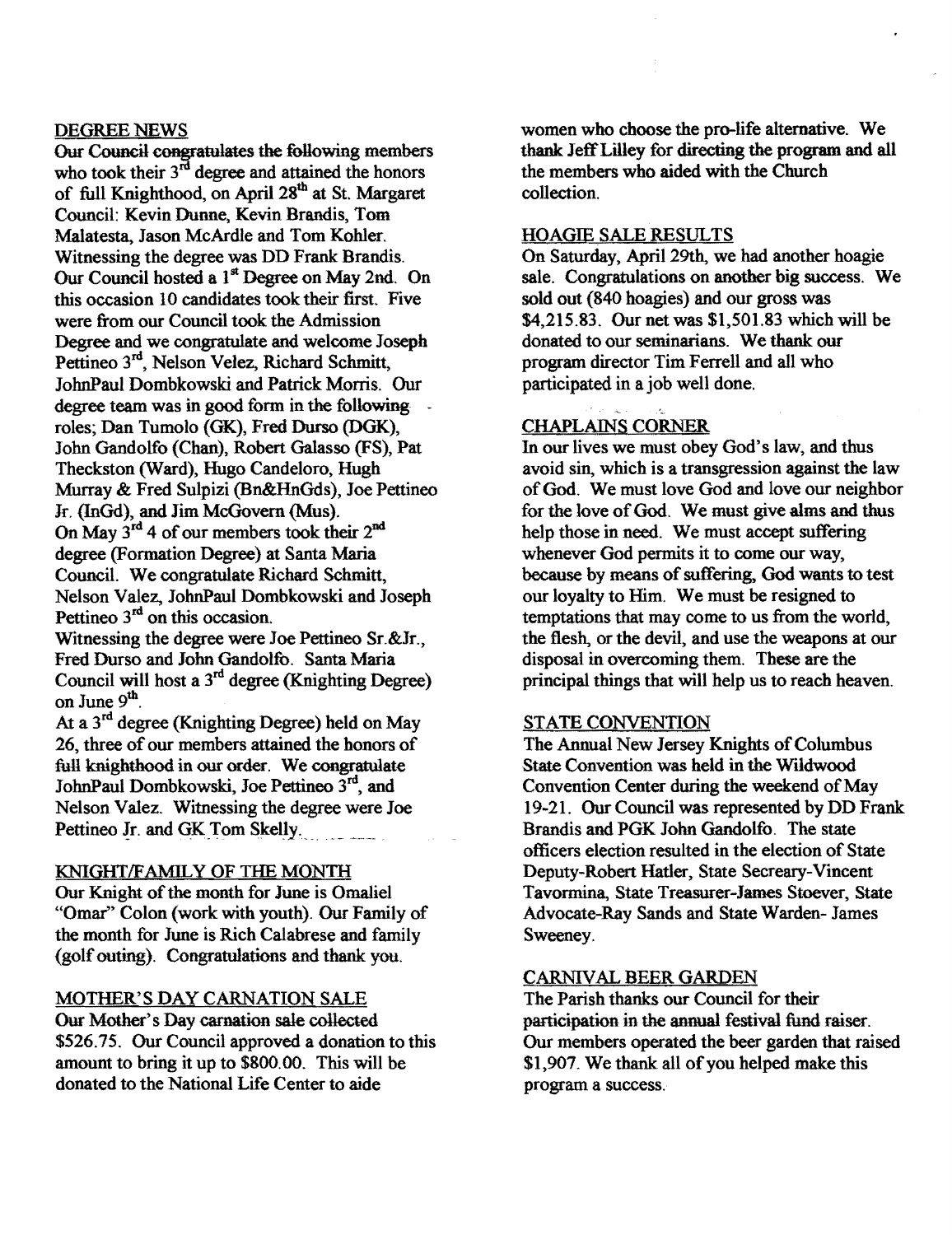## KNIGHTS OF COLUMBUS INSURANCE

During our working lives, there are probably few financial matters we give more thought and attention to than our retirement. We want to make sure that once we finally stop working, we don't have to stop living the way we want to. Retirement income can be a tricky thing to calculate, especially with a changing landscape of federal-and employer-provided benefits. But with a properly structured retirement annuity from the Knight of Columbus, you can have retirement income that you cannot outlive, guaranteed. It's a peace of mind that most of us hope to achieve. The Knights offers a variety of annuities to members and their families, including traditional IRAs, Roth IRAs and nonqualified annuities, which are available as both single premium and flexible premium annuities.

Call me today for an appointment. Fred Durso, FICF, Field Agent, (856) 401-3055 Fred.durso@kofc.org

## JUNE BIRTHDAYS AND ANNIVERSARIES

The following Knights or members of their families will celebrate their birthdays this month: John Amugo, George Badame, Frank Bailey, Ryan Belmont, Frank Calabrese, Don DeNarie, Kevin Gallagher, Ed Gregor, Otto Heston, Erin Little, Angel Lorenzo, Peg Lusardi, Rose Massaro, James McGovern, Judith Michalak, Julie Lynn Milligan, Russ Mogavero, Hugh Murray, Joe Nilsen, Linus Nwoga, Michael Petrone 3<sup>rd</sup>, Joe Pettineo Jr., Joe Riviello, Lucy Sirolli, Mrs. Angela Snyder, Barry Lee Start, Mrs. Dolores Tucci, Charles Watson and Dennis Wirth. The following members will celebrate their anniversaries: Mr.&Mrs. John N. Iovacchino, Mr.&Mrs. Andrew Rescinito, and Mr.&Mrs. William Toner, In a special way we congratulate Stan & Bernice Wichowski who are celebrating their Golden Wedding Anniversary. CONGRATULATIONS. Ifwe missed someone's birthday or anniversary, please contact John Gandolfo (227-0447) or

gandy@comcast.net.

## FOURTH DEGREE NEWS

The Bishop Schad Assembly meets on the  $3<sup>rd</sup>$ Wednesday of the month in the Parish Center.

## EDITORIAL

On June 8<sup>th</sup>, we will celebrate our successes at our Annual Awards Dinner. Join us in this celebration and bring the whole family. IT'S FREE. The highlights of the evening will be the honoring of our Knight of the Year and our Family of the Year. See you there. We have one more program to round out another successful Columbian Year. Our Bob Stefano Memorial Golf Tournament is coming up on June  $9<sup>th</sup>$ , and it is a major fund raiser for the Council and a chance for a good time for golfers and friends. Do your best to support this important program. Vivat Jesus.

## FIRST FRIDAY ADORATION

Exposition of the Blessed Sacrament will take place in the Our Lady of Hope Chapel on First Friday, June 2nd after the 9:00 AM Mass, continue until 7:00 PM, and close with Benediction. Try to stop in to spend time with the Lord.

## IMPORTANT DATES

June 2 First Friday (OLOH Chapel) June 8 Council Appreciation Dinner (7 PM Parish Center) June 9 GolfTournament (Valleybrook GC) June 22 Council Meeting (8 PM Parish Center) July 7 First Friday (OLOH Chapel) July 8 Parish Anniversary Mass (4:30 PM) July 13 Officers Meeting (7 PM Parish Center) July 13 Council Meeting (8 PM Parish Center) July 13 Blood Drive (2-7 PM Parish Center) July 27 Installation of Officers (7:30 PM Chapel) July 30 5<sup>th</sup> Sunday Rosary (10 AM Mass at 10:30 OLOH Church)